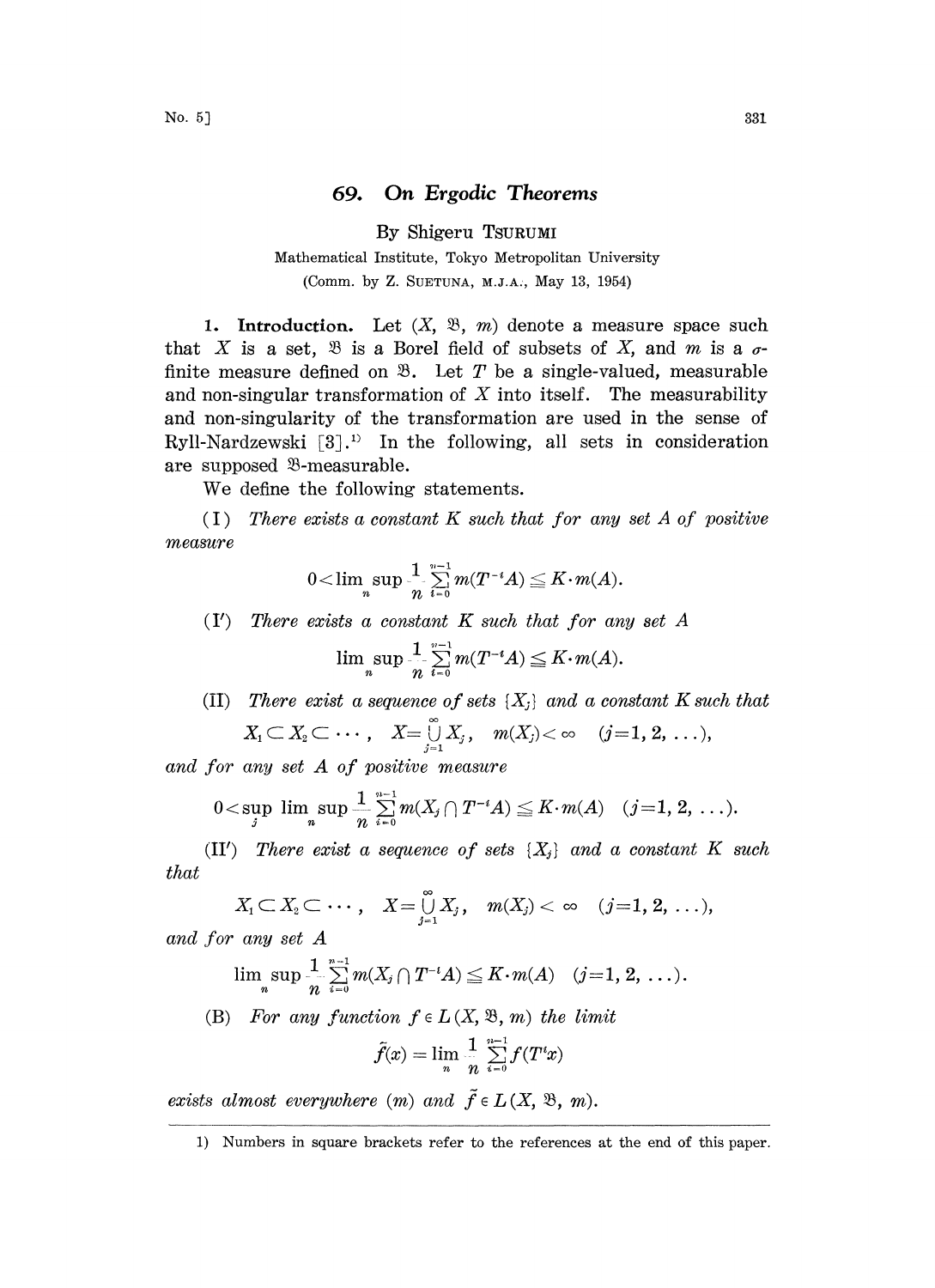332 S. TSURUMI [Vol. 30,

In case m is finite, N. Dunford and D. S. Miller  $\lceil 1 \rceil$  have given a necessary and sufficient condition<sup>2)</sup> that Neumann's ergodic theorem holds and led the statement (B) from this condition. Hereafter F. Riesz [4] has given another proof of the latter and proved that, in case  $m$  is not finite, the above condition with a certain additional condition implies (B). Recently C. Ryll-Nardzewski [3] has shown that the statement  $(II')$  is equivalent to  $(B)$  and, in case m is finite,  $(I')$ ,  $(II')$  and  $(B)$  are equivalent to each other. However <sup>a</sup> part of the former is not quite right in case m is not finite. In fact we can construct a  $\sigma$ -finite (but not finite) measure space and a transformation for which (II) holds and (B) does not hold.

The main purpose of this paper is to show that each of (I) and (II) implies (B), and that (IY) does not necessarily imply (B). The detail of this paper will appear in the Tôhoku Mathematical Journal, so that we shall state the outline.

2. Generalization of Birkhoff's Ergodic Theorem. Let  $\Delta(A)$  $=\Delta(A, \{A_k\}_{k=1,2,...})$  denote a decomposition of a set A such that

$$
A=\bigcup_{k=1}^\infty A_k,\quad A_k\cap A_l=0\quad (k\neq l).
$$

Let us put for every set  $A$ 

(1) 
$$
a(A) = \sup_{(A)} \sum_{(A \in \mathcal{A}^1)} \lim_{(A \in \mathcal{A}^1)} \sup_n \frac{1}{n} \sum_{i=0}^{n-1} m(T^{-i}A_i),
$$

where sup denotes the supremum for all decompositions  $\Delta(A)$  of A and  $\sum_{(A : k)}^{(A)}$  means to sum up with respect to the sets  $A_k$ 's of the decomposition  $\Delta(A) = \Delta(A, \{A_k\}_{k=1, 2, ...}).$ 

**Lemma 1.** If the statement  $(I')$  holds, the non-negative set function a defined by  $(1)$  has the following properties:

- $(i)$  a is finitely additive;
- (ii)  $\alpha(A) \leq \alpha(T^{-1}A)$  for any set A of finite measure;
- (iii)  $\alpha(A) \leq K \cdot m(A)$  for any set A;
- (iv)  $\alpha(A) \geq \limsup_n \frac{1}{n} \sum_{i=0}^{n-1} m(T^{-i}A)$  for any set A.

C. Ryll-Nardzewski [8] has proved the following

Lemma 2. Let  $(X', \mathfrak{B}', \mu)$  be a measure such that  $\mu$  is a measure defined on  $\mathfrak{B}'$ , and  $\widetilde{T}$  be a transformation of  $L(X, \mathfrak{B}', \mu)$  into itself which has the following properties:

$$
\frac{1}{n}\sum_{i=0}^{n-1}m(T^{-i}A)\leq K\cdot m(A) \qquad (n=1,2,\ldots).
$$

<sup>2)</sup> The condition reads as follows: there exists a constant  $K$  such that for any set A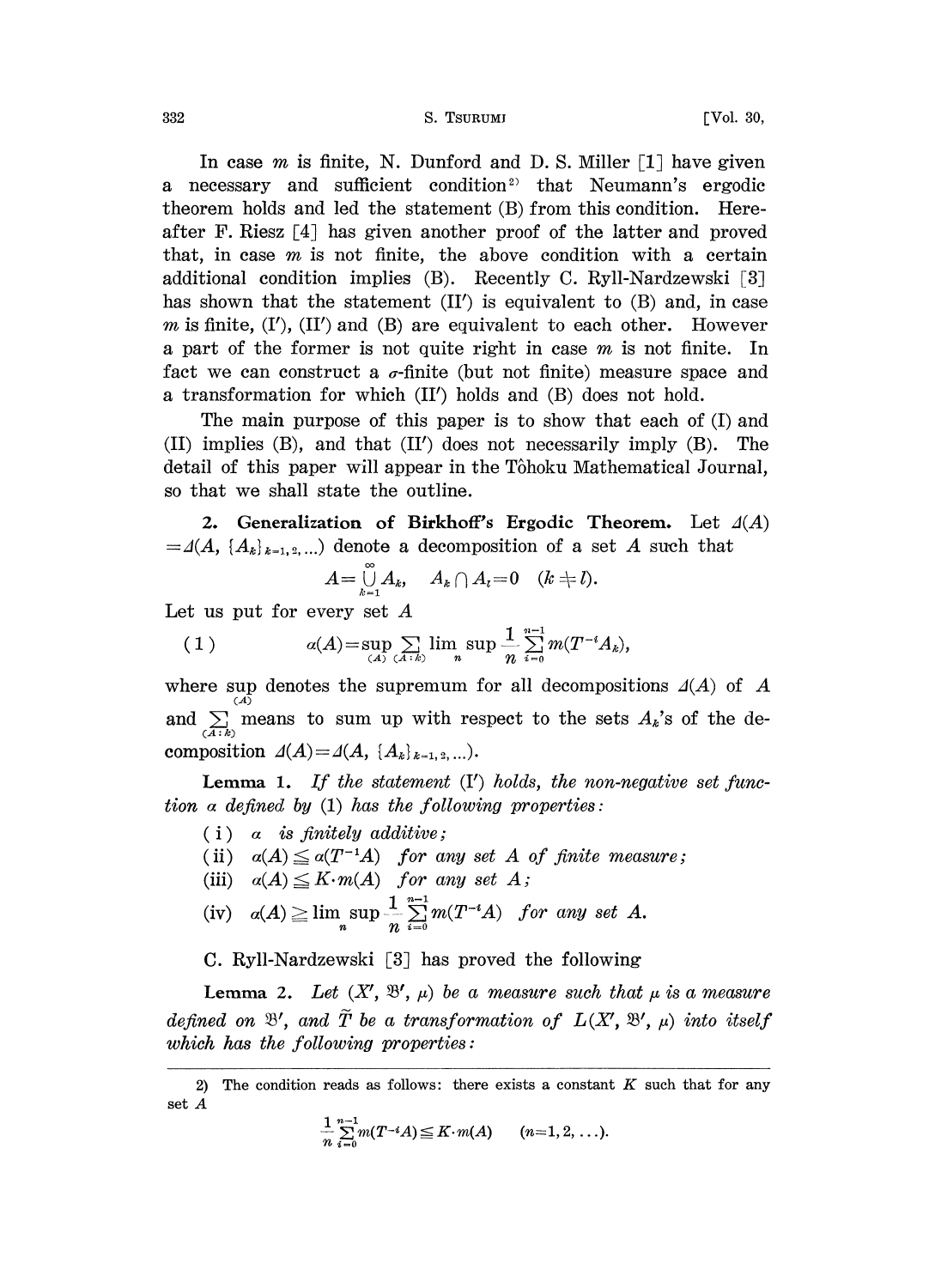(i) if  $f(x)=g(x)$  almost everywhere  $(\mu)$ ,  $\widetilde{T}f(x)=\widetilde{T}g(x)$  almost everywhere  $(\mu)$ ;

(ii)  $\overline{T}$  is additive and homogeneous;

(iii) if  $f(x)$  is positive almost everywhere  $(\mu)$ ,  $\tilde{T}f(x)$  is also. Then T is a linear operator of  $L(X, \mathcal{B}', \mu)$  into itself.

By use of Lemmas <sup>1</sup> and 2 we can prove the following theorem which is a generalization of Birkhoff's ergodic theorem.

**Theorem 1.** The statement  $(I)$  implies the statement  $(B)$ . If m is finite, the statements  $(I)$ ,  $(I')$  and  $(B)$  are equivalent to each other.

The following result obtained by F. Riesz [4] follows immediately from Theorem 1.

Corollary. If there exist two constants  $K_1$  and  $K_2$  such that for any set  $A$ 

$$
K_1 \cdot m(A) \leq \frac{1}{n} \sum_{i=0}^{n-1} m(T^{-i}A) \leq K_2 \cdot m(A) \quad (n=1, 2, \ldots),
$$

then the statement (B) holds.

The following result obtained by F. Riesz  $\lceil 4 \rceil$  follows immediately from Theorem 1.

Theorem 2. The statement (II) implies the statement (B).

Further following two theorems hold.

Theorem 3. Let us assume that there exists a finite invariant measure equivalent to m. Then the statements  $(II)$ ,  $(II')$  and  $(B)$  are equivalent to each other.

**Theorem 4.** Let us assume that  $X$  is the union of countable invariant subsets of finite measure. Then the statements  $(II)$ ,  $(II')$ and (B) are equivalent to each other.

3. Counter Examples. By constructing counter examples we can show the following facts:

 $1^{\circ}$  the statement (B) does not necessarily imply the statement (I');

 $2^{\circ}$  the statement (B) does not necessarily imply the statement (II);

 $3^{\circ}$  if the assumption in Theorem 3 is omitted, the statement (II') does not necessarily imply the statement (B).

 $4^{\circ}$  if the assumption of Theorem 4 is omitted, the statement  $(II')$  does not necessarily imply the statement  $(B)$ .

We are contented here with showing that the statement  $(II')$ does not necessarily imply the statement (B). Our example is a modification of that constructed by P.R. Halmos  $[2; pp. 743-744]$ .

He has constructed a measure space  $(X, \mathcal{B}, \mu)$  and a transformation T as follows. A collection of linear intervals  $J_{n,k}$ 's in the  $(s, t)$ -plane is defined by

$$
J_{n,\,k}\hspace{-1mm}=\hspace{-1mm}\Big\{(s,\,t)\,;\ \ \frac{1}{2^{n+1}}\hspace{-1mm}\leq\hspace{-1mm}s\hspace{-1mm}<\hspace{-1mm}\frac{1}{2^n}\hspace{-1mm}\Big\}\quad \Big(\hspace{-1mm}\begin{array}{l}\hspace{-1mm}k\hspace{-1mm}=\hspace{-1mm}0,\,1,\,\ldots\,,\ 2^{n+1}\hspace{-1mm}-\hspace{-1mm}1\,;\\\hspace{-1mm}n\hspace{-1mm}=\hspace{-1mm}0,\,1,\,2,\,\ldots\end{array}\hspace{-1mm}\Big).
$$